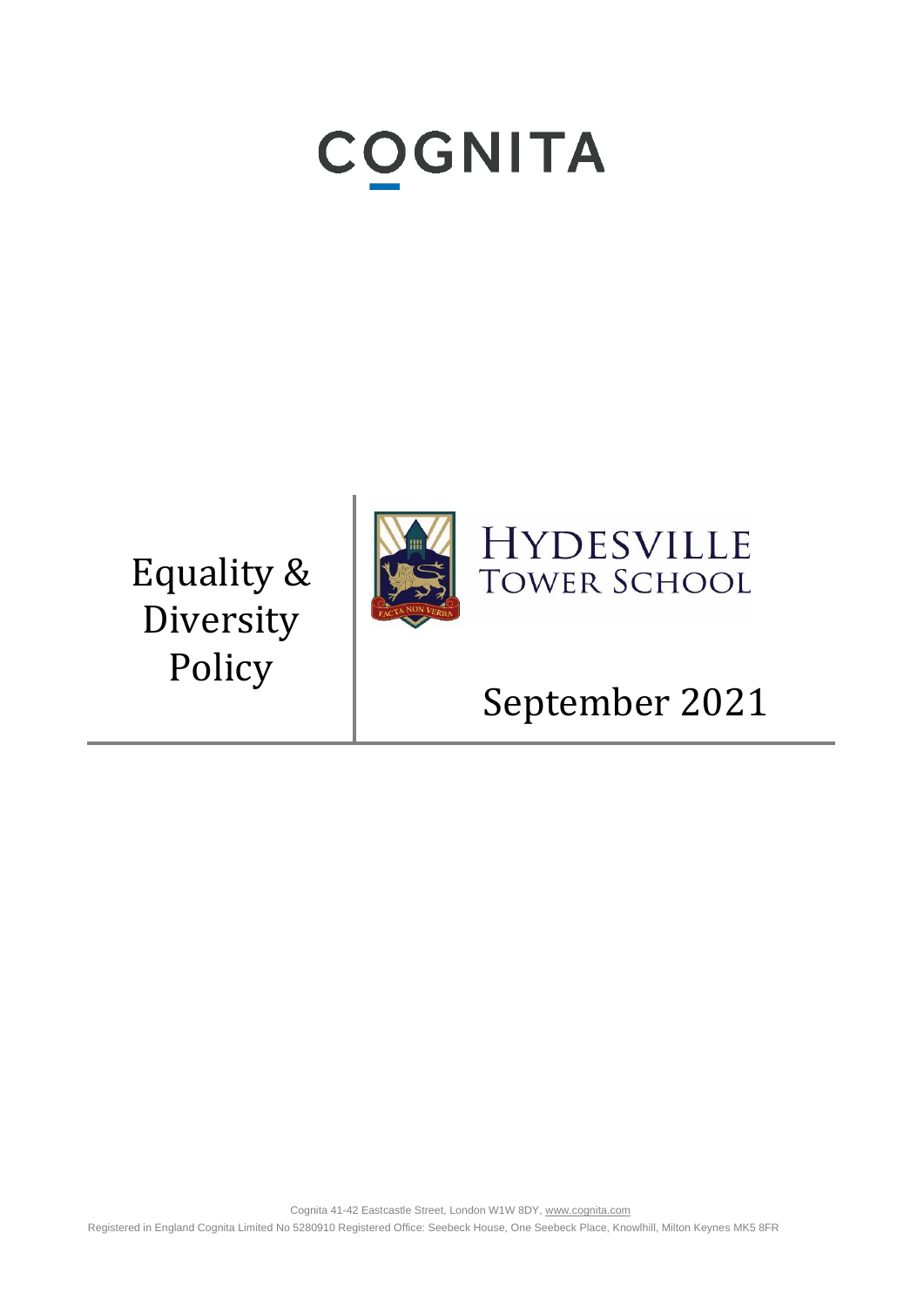### **1 Purpose**

- 1.1 We recognise our responsibilities under the Equality Act (2010) to eliminate discrimination and to promote good relations between children, staff and parents.
- 1.2 We aim to provide all pupils, regardless of age, sex, race, disability, religion or belief, or sexual orientation, gender reassignment, pregnancy or maternity, equal access to all aspects of school life and work to ensure that every child is valued as an individual.
- 1.3 Practitioners, as role models, are aware of the influence of adults in promoting positive attitudes and use that influence to challenge stereotypical ideas.
- 1.4 Our aim is to equip pupils with an awareness of our diverse community and to appreciate the value of difference. Discrimination is not acceptable.
- 1.5 Pupils' names will be accurately recorded and correctly pronounced. Pupils will be encouraged by staff to accept and respects names from other cultures.
- 1.6 All forms of discrimination by any person will be treated seriously since all such behaviour is unacceptable. Symbols, insignia and badges which indicate otherwise will not be worn. Staff are aware of possible cultural assumptions and bias within their own attitudes.
- 1.7 The school values linguistic diversity positively. Pupils and parents will feel that their language spoken at home is valued.
- 1.8 In all staff appointments, the best candidate will be appointed based on strict professional criteria. We provide equal opportunities to everyone we employ and we do not accept any type of discrimination.
- 1.9 We encourage all our employees to develop their full potential and we will do everything we can to help them to achieve this.
- 1.10 We will not discriminate, harass or victimise a pupil or potential pupil in the way we admit a pupil or provide education, access to any benefit, facility or service or by excluding a pupil or subjecting them to any detriment. This extends to pupils who have left our school.
- 1.11 This policy applies to all pupils, including those in the early years.

### **2 Our Commitment**

- 2.1 Every child and employee have the right to dignity and respect. We will not tolerate bullying or harassment.
- 2.2 Our aim is to provide for all pupils and staff according to their needs, irrespective of sex, race, disability, religion or belief or gender re-assignment.
- 2.3 We will provide equal opportunities to all staff and children. We treat all our employees fairly and equally.
- 2.4 Breaking the conditions of our equal opportunities policy, will be deemed as misconduct and could lead to disciplinary action.
- 2.5 We will monitor and review our policy each year.
- 2.6 Equality of opportunity permeates the whole school curriculum and is reflected in the school organisation.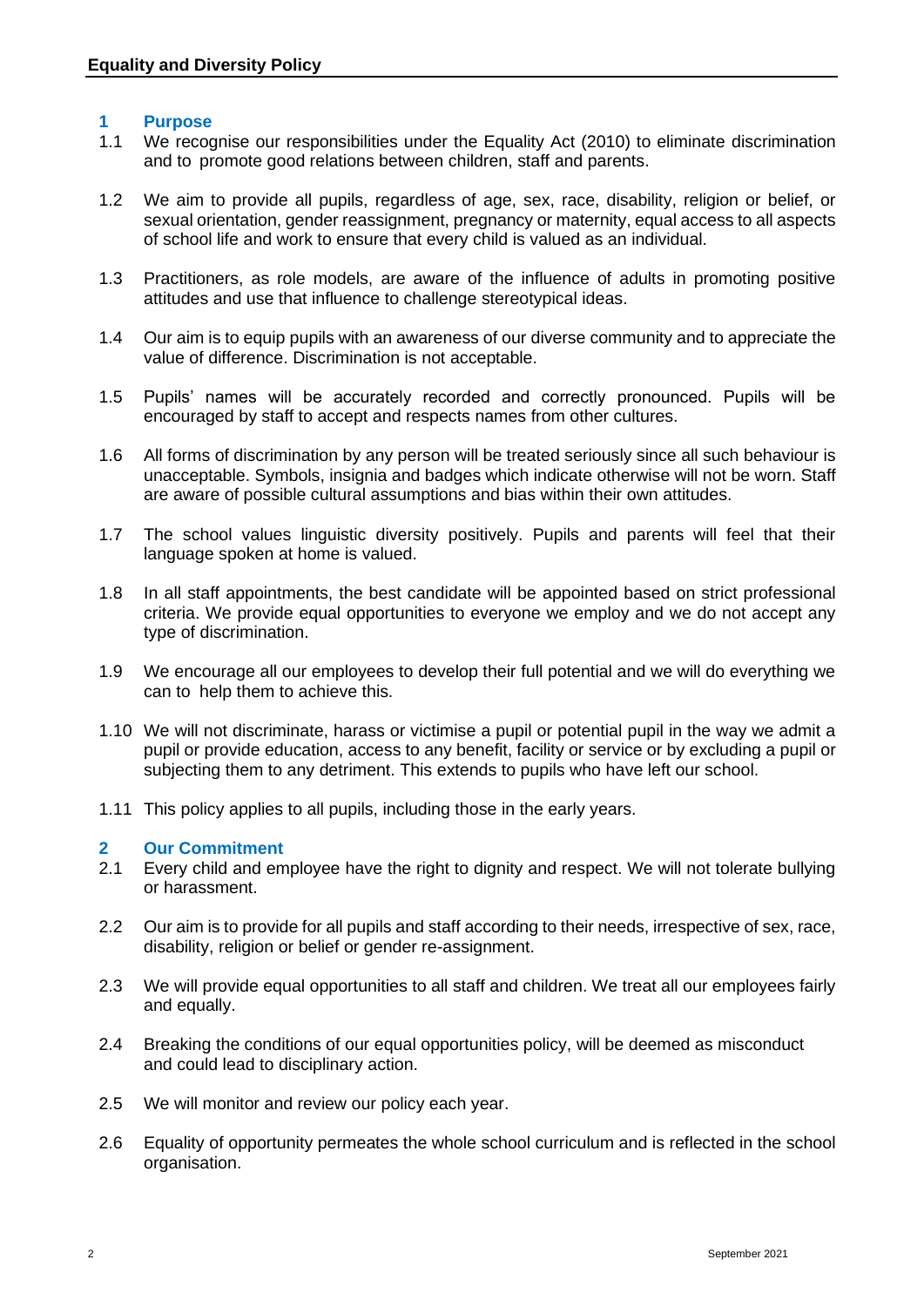2.7 Our policy is in line with the current law.

### **3 Aims**

- Through implementation of our policy we aim to:
	- Create an environment in which each individual feel valued, irrespective of ethnicity, language, gender, ability, religion or belief, or gender re-assignment.
	- Ensure equal access to all areas of the curriculum for all the children in our care.
	- Promote the belief that all can and should achieve to their highest potential in all areas of the curriculum.
	- Provide materials to promote learning that are appropriate and reflect diversity.

### **4 General Principles**

- 4.1 We will strive to provide training on equal opportunities and diversity for staff.
- 4.2 All parent and carers, regardless of ethnic background, disability, gender or socio-economic background are welcome and will be encouraged to participate in the life of the school.
- 4.3 All our children have a right not to experience behaviour which offends anyone on the grounds of race, gender, nationality, sexual preference, ability etc.
- 4.4 We shall foster a positive atmosphere of mutual respect and trust among children and staff.
- 4.5 We aim to create an environment in which all children and their families and staff feel safe and unthreatened.
- 4.6 Staff should be seen to behave in a manner which demonstrates mutual respect for one another.
- 4.7 Adults should take every opportunity to encourage children to behave appropriately and to deal with incidents positively.
- 4.8 We will be sensitive to and provide for cultural and religious requirements, such as dress, diet and events.
- 4.9 We encourage children to develop self-esteem, confidence and motivation in all areas of their lives, including their own learning, development and progress.

### **5 Curriculum Principles**

- 5.1 All children will be respected and their individuality and potential recognised, valued and nurtured.
- 5.2 Activities and the use of play equipment offer children opportunities to develop free from prejudice and discrimination, and encouraged to enjoy and learn from them equally.
- 5.3 Our aim is to show respectful awareness of all major events in the lives of children within our school and in society as a whole.
- 5.4 Appropriate opportunities will be given to children to explore, acknowledge and value similarities and differences between themselves and others.
- 5.5 We will provide positive opportunities for disabled pupils so that we treat them more favourably than non-disabled pupils, where necessary making reasonable adjustments to put them on a level footing with pupils without disabilities.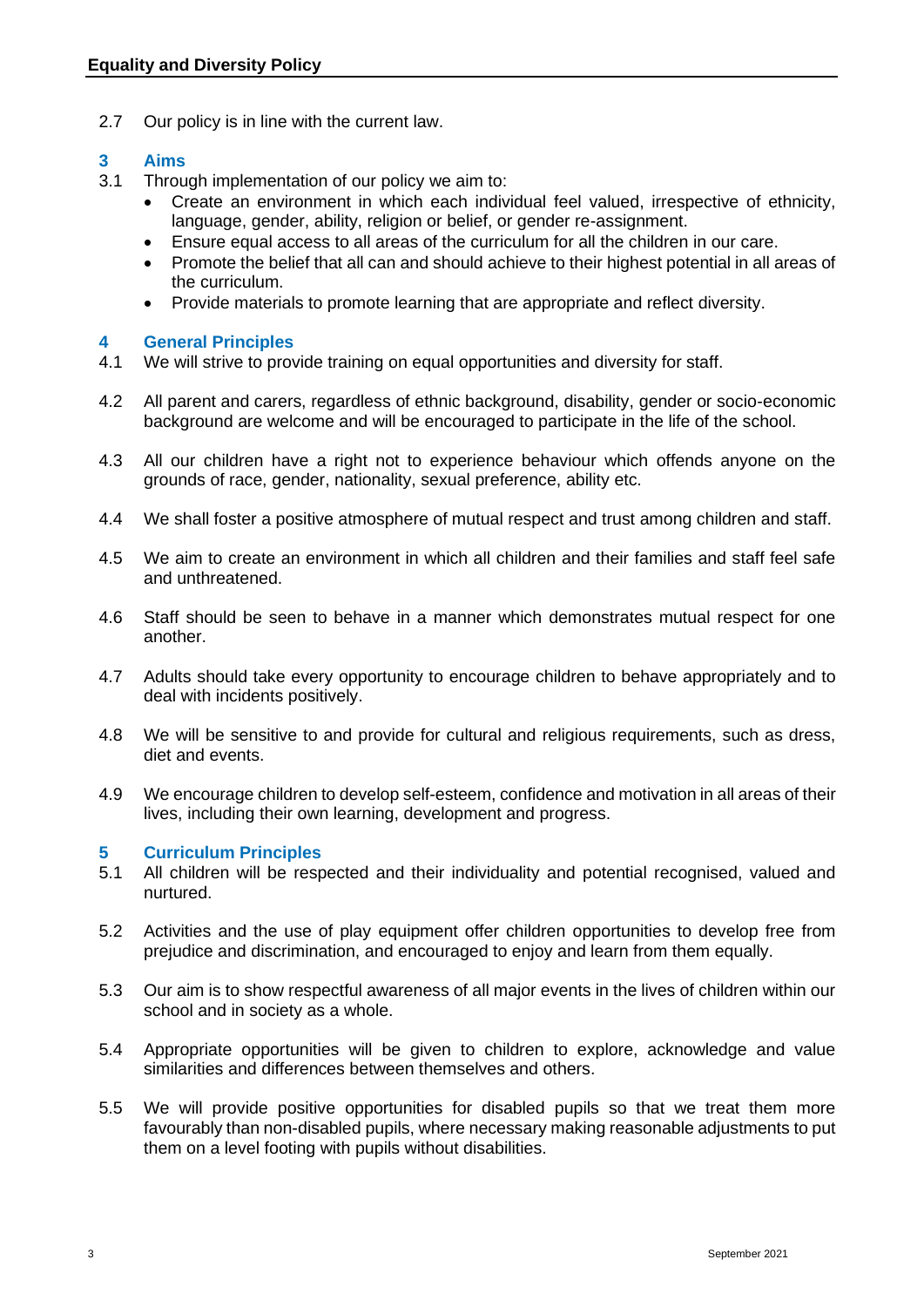5.6 We will carry out accessibility planning aimed at increasing the extent to which disabled pupils can participate in the curriculum, improving the physical environment to enable disabled pupils to take better advantage of education, benefits, facilities and services provided, and improve the availability of information to disabled pupils.

### **6 Monitoring and Evaluation**

- 6.1 The Headmaster will implement this policy and ensure that it is fair and equal.
- 6.2 It is the responsibility of all staff to monitor the success of the policy by ensuring that issues raised within it are followed and supported.
- 6.3 Where monitoring identifies a manner of concern, appropriate action will be taken by the senior leadership team to address the situation, after seeking appropriate consultation and advice.
- 6.4 The Proprietor ensures our Equality and Diversity Policy and practice is kept under review.